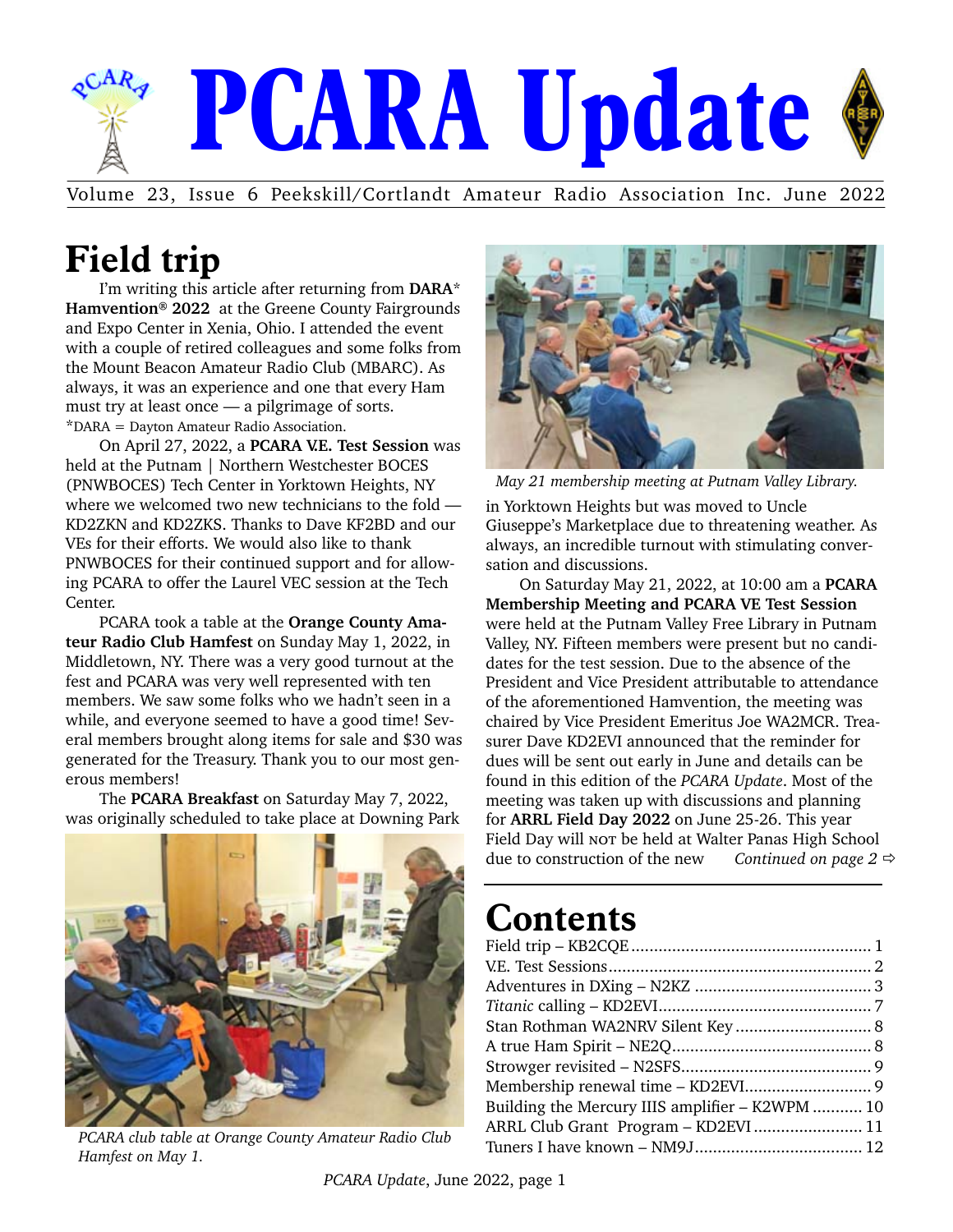<span id="page-1-0"></span>Athletic Field on the west side of the school and use of the grounds for graduation ceremonies that same



weekend. There will be a pre-Field Day planning meeting on Wednesday June 22, 2022 at 7:00 p.m. at the replacement Field Day location, George Washington Elementary School in

Mohegan Lake, NY (location to be confirmed by Lakeland Central School District.) A PCARA V.E. Test Session will be scheduled for Sunday June 26, 2022 at

10:00 a.m. at the Field Day site. If you know of anyone interested in taking an exam, please let them know they are welcome.



On Sunday May 22,

2022 between the hours of 10:00 a.m. and 12:00 p.m. Karl N2KZ held his **Beacon Challenge**. Karl hid CW (A1A) beacon N2KZ/B *somewhere* on the amateur bands. A full report with winners and results can be found in this month's edition of the PCARA Update. Check it out!

The next PCARA Breakfast is scheduled for 9:00 a.m. on Saturday June 11, 2022 at Downing Park in Yorktown Heights, NY. I look forward to seeing each of you there!

- 73 de Greg, KB2CQE

## **PCARA Board**

President:

Greg Appleyard, KB2CQE; kb2cqe 'at' arrl.net Vice President:

Bob Tarsio, N2CBH; bob 'at' broadcast-devices.com Secretary:

Lou Cassetta, KD2ITZ; radiocassetta 'at' gmail.com Treasurer:

David Fredsall KD2EVI; joanndavidss88 'at' verizon.net Director:

Mike Dvorozniak, W2IG

*Vice President Emeritus: Joe Calabrese, WA2MCR*.

## **Net night**

Peekskill/Cortlandt Amateur Radio Association holds a roundtable net on Tuesday evenings at 8:00 p.m. and a directed 'Old Goats' net on Thursday evenings at 8:00 p.m. Both events take place on the

146.67 MHz W2NYW repeater, offset -0.600, PL 156.7 Hz.

Join the roundtable to find out what members have been doing or join the Old Goats with net control Karl N2KZ for news and neighborly information.

### **V.E. Test Sessions**

PCARA conducted a V.E. Test Session at Putnam| Northern Westchester BOCES Tech Center in Yorktown on Wed April 27. The session was held under the auspices of Laurel VEC. Team Leader Dave KF2BD had once again brought along his notebook computer with Laurel software, plus printer/scanner so that results could be submitted electronically.



*V.E. Test Session on April 27 at BOCES Tech Center.*

Two unlicensed candidates were successful in passing the Technician test. There was a long delay from April 19 to May 9 when the FCC was unable to process amateur license applications submitted to its ULS electronic batch filing system due to technical problems (most likely associated with introduction of the \$35.00 fee for new amateur licenses and renewals.) Fortunately, on May 12 FCC was able to issue licenses as follows:

Robert Greene, Mount Kisco NY, Technician - KD2ZKN Patricia D'Antono, Wappingers Falls, NY, Technician - KD2ZKS

Thanks to all the Volunteer Examiners who took part in this session including Lou KD2ITZ, Dave KF2BD, Armando KC2EES, Rob AD2CT, Verle W2VJ, Joe W2BCC and NM9J. Also assisting were Greg KB2CQE and Frank K2DXS, Regional Safety Services Coordinator for PNW BOCES.

The V.E. Test Session scheduled for Saturday May  $21<sup>st</sup>$  — following the membership meeting at Putnam Central Library — did not attract any candidates.

PCARA's next test session is now scheduled for Sunday June  $26<sup>th</sup>$ , 10:00 a.m. at the Field Day location — George Washington Elementary School, 3634 Lexington Avenue, Mohegan Lake NY. Candidates should contact Mike W2IG using: w2igg'at'yahoo.com.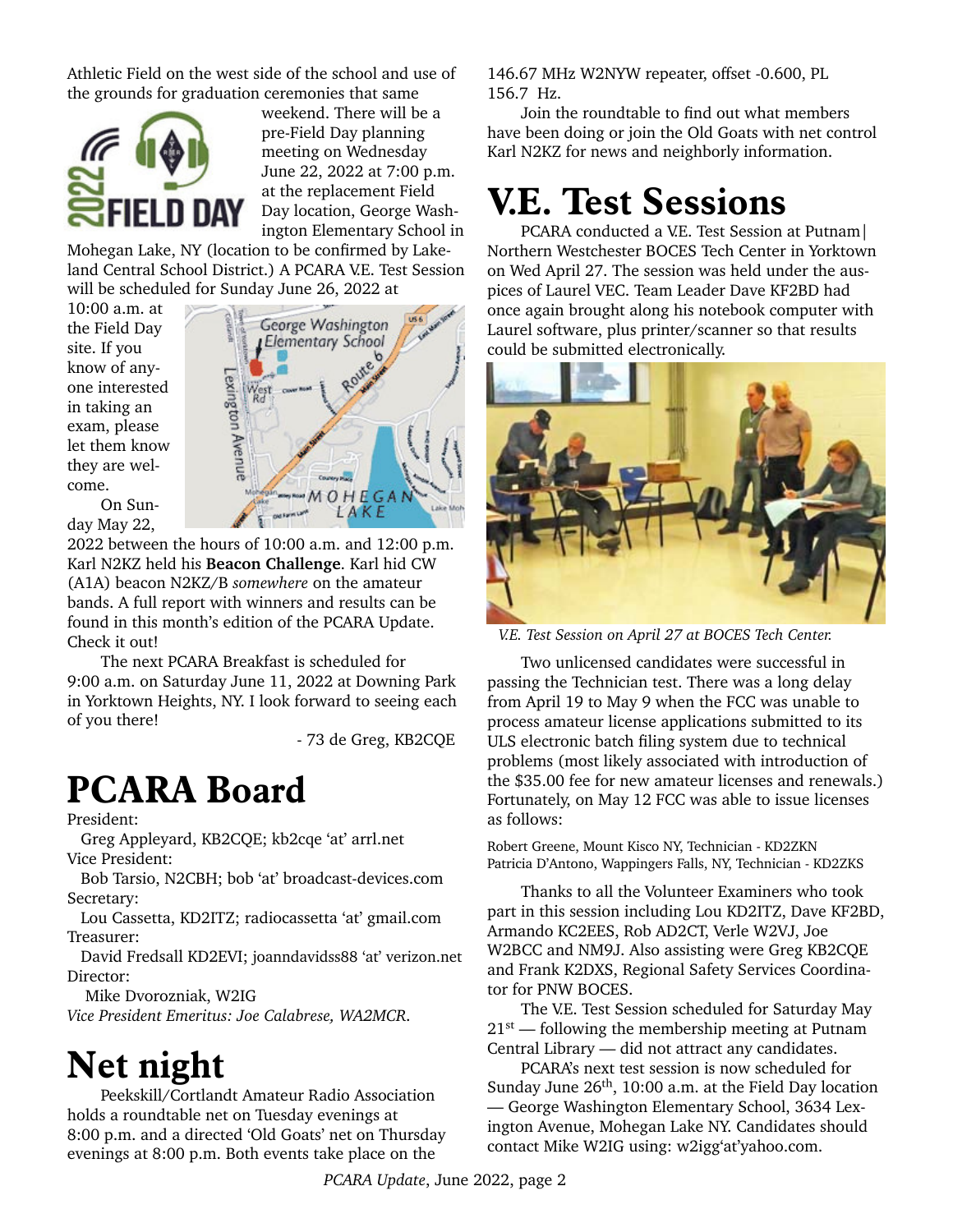### <span id="page-2-0"></span>**Adventures in DXing - N2KZ**

### **Speakin' Beacons**

In a quest to add advanced sophistication and elaboration to PCARA special operating events, I decided to launch our first beacon hunt. The concept was simple: Place a beacon on the air and have our membership (and then some) discover the signal's frequency and relay the Morse message via e-mail before anyone else! Sounds simple, right?

There was a lot to be learned! First, I had to launch into my transceiver's massive manual and study the workings of my 'contest memory keyer' and its 'beacon mode.' My beacon's message text could not exceed 50 characters. Was my syntax correct so the message would continually repeat? Was my QSK\* timing correct so my keying would not sound choppy?  $[\angle QSK = full break-in. -Ed.]$ 



*Transceiver Operating Manual*

Careful consideration of spacing between words and letters became essential to create best readability at very slow sending speeds. The time delay between message repeats required experimentation and tweaking, as well. There were a lot of menus to discover and test.

In turn, I schooled myself by listening to established continuous beacons already on the air. I noted their text content and their on-air formats. Many beacons use a series of 'VVV VVV' to alert listeners to standby for their identity. Some stations incorporated clever beacon controllers that would actually vary the power output of the transmission in steps to create an aural indication of field signal strength — 100 watts – 50 watts – 5 watts – 500 milliwatts. Fancy stuff!

I learned from my peers as I discovered and listened to their beacons already on the air full-time. My loggings were fascinating! I heard three different beacons from Mexico over several days: XE2O/B in Monterrey (using a modified Cobra CB radio!), XE1JAL/B near Veracruz, and XE1FAS/B southeast of Mexico City. I also caught K4PAR/B from the Piedmont Amateur Radio Club in Eatonton, Georgia between Atlanta and Augusta. They all gave me more ideas for our beacon's sound and presentation.

Lessons to be learned: Beacons often operate at low powers and on bands where propagation may be sometimes marginal. It is not unusual to listen to a beacon repeat over several minutes before you copy its message exactly. Be patient! You may possibly need to return to the frequency at a different time or even a different day to pull through every



*XE2O/B beacons on 10 meters and 6 meters feature a modified Cobra 148 GTL and a Ranger RCI-5054*dx *transceiver.*

text character. This will also be a great time to experiment and master your transceiver or receiver's filter set and offsets to minimize noise and fading while resolving every last letter you long for. Read your rig's manual. You may discover new and great things! *You become a very good listener!*

Now I understood essential beacon content basics: You need to mention callsign, operating power, Maidenhead grid and some indication of identity. After several trials, my message and sending speed were finalized. On the air I went! For my first on-air tests, my band and frequency were carefully chosen where my quick broadcasts would not be recognized or expected by reception skimmers or passerby listeners! My power was reduced to lowest levels.

As it began to send, I honed the spacing between letters and added double spacing at the beginning of full words. This created a Farnsworth sound to the message keeping the text easy to identify but still slow enough for those who would need to copy each letter manually and with care. I truncated the text to include only the most essential facts of identification.

Many different combinations of text were tested for best results. The trial results were sweet. I achieved my goal: The 5 words per minute speed combined with ample spacing between characters blurred my presence in the eyes of automatic loggers. My identity was no longer read on skimmers like Reverse Beacon Network (<http://www.reversebeacon.net/>). I beat the system and became invisible! My signals could be seen — but not stand out — on distant KiwiSDRs. I watched the SDR waterfalls to determine just the right amount of transmit power and to verify I was exactly on frequency. It became a working system ready to go!

Was I *very* sneaky? Not always! Some of my first brief higher power beacon trials did appear on Reverse Beacon Network and [DXWatch.com](https://dxwatch.com/) while I was transmitting on bizarre and illogical amateur frequencies. I had to smirk and smile! These log records revealing my test activity would actually create unintentional diversion and distraction. I might test on these frequencies with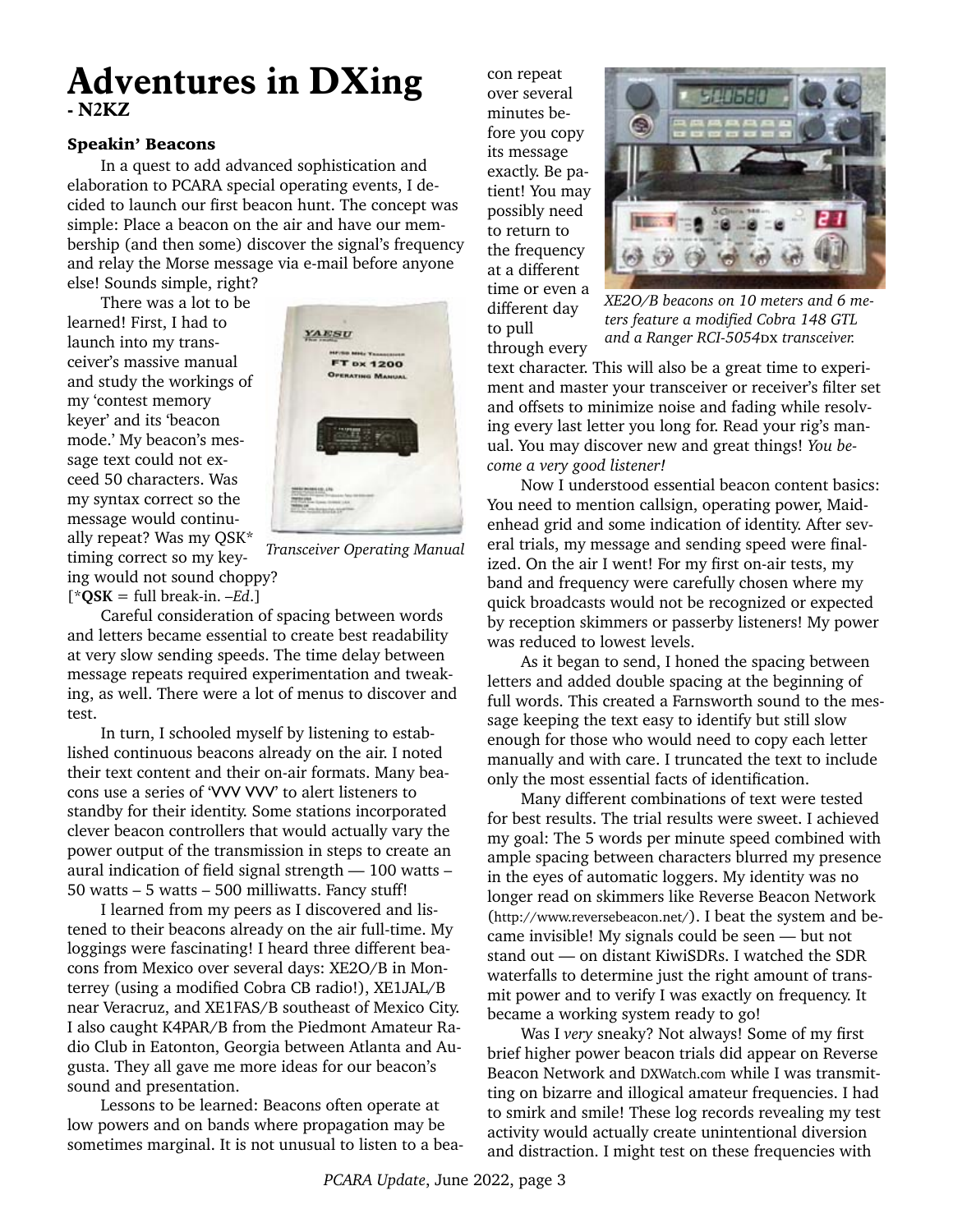high power but I wouldn't return on the day of the challenge! These early tests left literally *no clue!*

Another day, I decided to do a complete field test visiting several locations to emulate lengthy transmission on the day of the event. How was the reception? I found the right amount of power to gracefully distribute enough signal within the PCARA listening area. I settled on ten watts. QRO (for me, anyway!) Antenna? A homebrew 10 meter dipole on my roof up about 30 feet pointed nearly exactly north/south.

What was the most essential variable to consider? *Power and field strength.* The PCARA Beacon Challenge was intended to be an *advanced* event filled with puzzles and mysteries — and — requiring thoughtful skill. It was never my plan to bombard the airwaves and burn holes in the ionosphere with a megawatt beacon. *Au contraire*! (It wasn't to be a milliwatt marvel, either!) Please note: I never mentioned that you could sit at home and leisurely get your results. Indeed, with good equipment and an efficient antenna, you could be blessed with this luxury but <ahem!> maybe not!

On the other hand, I never mentioned that owning a portable general coverage or a mobile amateur radio with CW capability might make your day, either! I love to hike and discover new amazing vistas and forested places. I visited a lot of them during my tests of the PCARA beacon. My trusty battery-operated Sony ICF-SW7600GR came in very handy! I verified and

guaranteed that N2KZ/B could be heard. No complaints! I gave all of you two whole hours of continuous operation to find my frequency and read the content. Get to



*Sony ICF-SW7600GR portable shortwave receiver for checking beacon coverage. [N2KZ pic.]*

#### work. Find the beacon!

Also quite valuable to my pursuits was the use of the KiwiSDR conveniently in place at the QTH of Matt Williams, WB2EEE in nearby Highland Falls, near West Point. (<http://matt1234.viewnetcam.com:8073/>). Viewing

his waterfall made my life easy throughout the testing and actual day of the event. It provided instant verification of my signal and also



*Matt WB2EEE.*

allowed me to perfectly align the frequency of my signal to exactly 28.150 MHz. Thanks, Matt! Another useful hint: Looking for very weak signals using a KiwiSDR? Zoom in  $(+)$  on your waterfall as far as you can then look very carefully. You will have excellent frequency resolution (down to one cycle or better) and enjoy the finest sensitivity possible.

One problem appeared: Even at low power, my transceiver ran too hot for my liking. A leftover server fan was added to the system to air cool my rig... propped up to just the right height sitting atop a handy box of spiral pasta. (You can't write this stuff!) This

scheme worked famously — and boy! — did my shack get warm while we were on the air. I really was a lot of hot air! Keep the door open and keep the fan rolling, Karl!



Additional cooling for Karl's FT- $Dx1200$ *transceiver. [N2KZ pic.]*

Another lesson learned: *Slow* speed CW increases duty cycles of transmitters enormously. I had never been confronted with this reality in a very long time. When you send at snail-paced speeds, you multiply your key-down times in legions. 5 words per minute is 4 times longer than 20 words per minute in transmit time. Go really slow and you are really turning up the burners in your shack. Another incentive to increasing your day-to-day CW proficiency and sending speed. Got it!

### **Read All About It!**

Every good show has good publicity. I crafted a one-page teaser hand-out to encourage participation. "How would you like to find a beacon?" (You get the idea!) Each written sentence of print copy required

consideration and thought. A proper brew between inconclusive information and mystery was concocted. Don't lead them on! Don't tell them too much! List time, date, and callsign — but no indication of frequency, operating power or content!

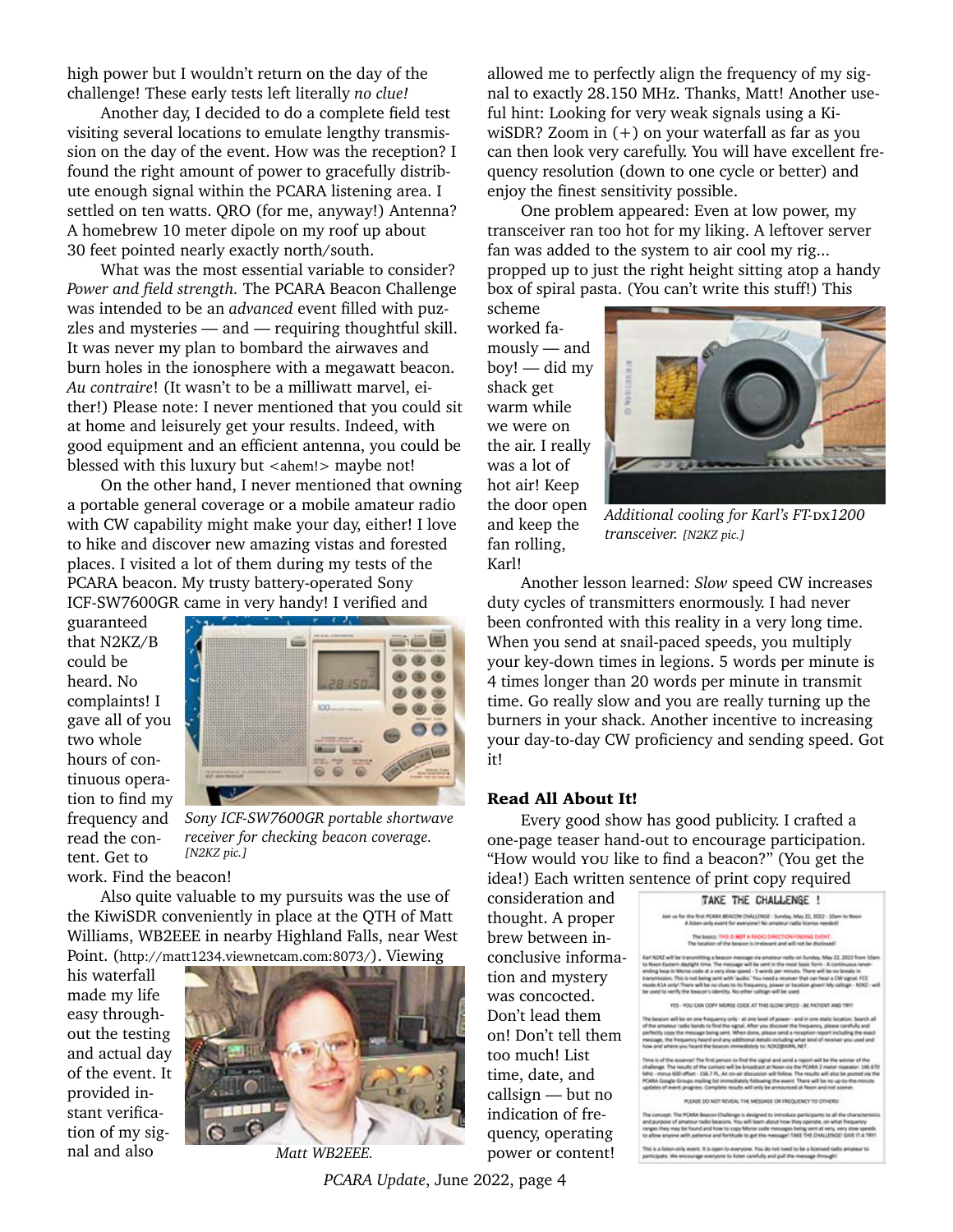At the end of the beacon challenge everyone would gather together on the PCARA two meter repeater to hear results. Who would the winners be? How long did it take to resolve the entire message and send an e-mail? It would be just like election night coverage!

Some soft warnings were included: If you cheat, you ruin the challenge! No discussion between players or groups! Radio direction finding will not help you! Don't reveal the ending of the movie until everyone has seen it! Get the idea?

After the release of the one-sheet, I was encouraged by the response. I heard from The QSY Society, The Yonkers Amateur Radio Club and the Westchester Emergency Communications Association (WECA) asking if they could join in. Yes, please!

Figure this one out: I also created and posted a simple QRZ.com page for listeners of N2KZ/B. After I was done, I noticed

under the 'Details' tab, QRZ.com assigned a location to my beacon that was 3.3 miles from my home QTH randomly set away from any main road or terrain



marker. This was not my intention but it would only add to the anonymity and mystery of its actual location. Thanks for the free help, QRZ!

### **On The List**

Beacon school did not end here! The next step was to not step on other beacon's toes. My first inclination was to self-coordinate myself with the myriad of beacons already on the air. I searched beacon lists and found many of them out-of-date going back to even before the year 2000. Amazement came from the complexity and self-regulation created by the worldwide beacon community. Beacon segments on amateur radio are packed with station allocations. Really packed!

Most notable was the admirable NCDXF/IARU (Northern California DX Foundation / International Amateur Radio Union) joint beacon round-robin net-

work. Through decades of development, they have designed and launched an incredible gathering of beacons situated all over the world to broadcast on several



amateur bands with GPS clock precision. Worldwide beacons share time on single frequencies in perfect synchronicity — three minutes for each participant — in a

never ending round robin. The system produces and creates a powerful database revealing real-time HF propagation like no other.

Look to: <https://www.ncdxf.org/pages/beacons.html> for a detailed introduction to the workings of the system. Monitor the current status and active transmitters at: <https://www.ncdxf.org/beacon/> . You will see the system predictably step through this fascinating rotating system to your eye's delight. Tune to one of the system's frequencies to hear which beacons are reaching you: 14.100, 18.110, 21.150, 24.930 and especially 28.200 MHz.

### **Give Me Ten!**

Days went by and I found many, many beacon frequency rosters online. Most were hopelessly old and out-of-date. I finally fell upon the list that was most rel-

evant to my project (and 10 meter beacons specifically) maintained by the IARU's beacon coordinator for Region 2 and The Ten-Ten Club's

beacon mas-



*Denny WI5V is the IARU Region 2 Beacon Coordinator.*

ter: Denny Stice WI5V[:](https:// https://wi5v.net/beacon-list-table-version/) [https://wi5v.net/beacon-list-table](https://wi5v.net/beacon-list-table-version/)[version/](https://wi5v.net/beacon-list-table-version/) . Denny also serves as the *de facto* frequency coordinator for all beacons using ten meters.

Study Denny's list and you will understand my frequency co-ordination dilemma. Nearly all amateur radio beacons use frequencies that are meticulously planned by gentleman's agreement. Finding an unused frequency is like finding a good apartment in Manhattan. You know there must be one out there... but where should I look? I needed some direction!

A quick e-mail to Denny solved my problem! But, wait! You tried to get me to tell you the frequency! Oh, that's right. The beacon challenge already happened! Here's what Denny replied: *'I would suggest, since you are going to be nearby the controls on this special onetime event, to use 28.150 MHz.'*

Read FCC Rule 47 CFR § 97.203(d):

### Beacon Station

'A beacon may be automatically controlled while it is transmitting on the 28.20-28.30 MHz, 50.06- 50.08 MHz, 144.275-144.300 MHz, 222.05-222.06 MHz or 432.300-432.400 MHz segments, or on the 33 cm and shorter wavelength bands.'

Denny knew I would be present at my QTH during the two-hour beacon event. Operation would not be 'automatic.' Therefore, Denny gave me a frequency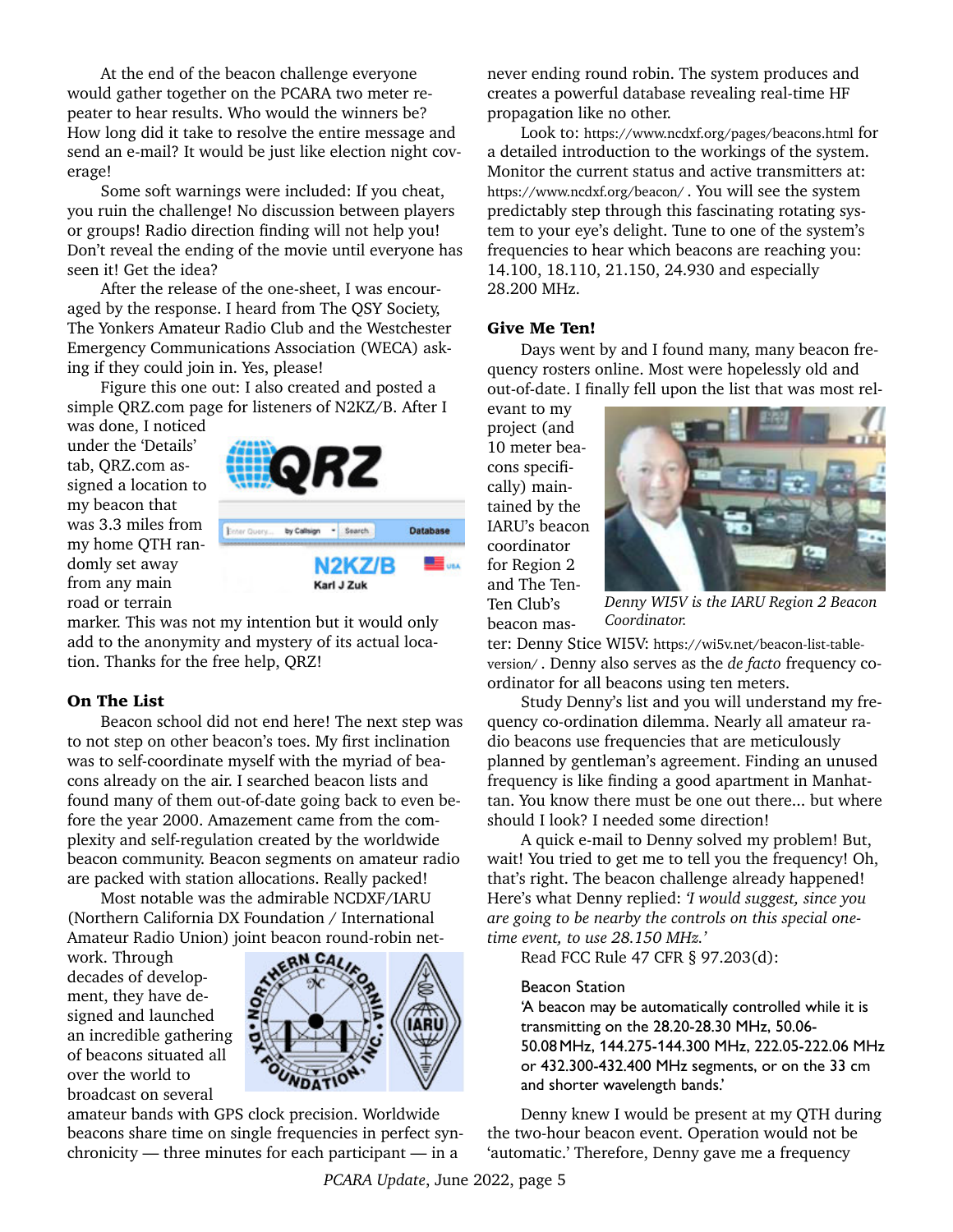used by past temporary and event stations just outside of the very packed 28.200 to 28.300 segment. Officially coordinated, I was ready to launch the PCARA beacon!

### **Message Received?**

So...What was the message?

### P C A R A T E S T D E N 2 K Z / B F N 3 1 1 0 W

QSL? Note: There were no wasteful VVV sequences. Conversational text (including 'PCARA test') and overall brevity blurred the beacon's true identity and purpose. Spaces between most letters and double spaces between words added readability to those not fluent in Morse.

Good hiding: My carefully crafted message simply did not meet the criteria of Reverse Beacon Network's algorithms. (Hint: Those spaces between each letter went a long way to disguise myself from the RBN skimmers of the world!) I did squeeze in my Maidenhead grid location and operating power. All this in less than 50 characters!

### **The Big Day**

Sunday morning, May 22, 2022, was chosen as the day of the first PCARA Beacon Challenge. It was one day after the PCARA monthly membership meeting and a nice casual date and time to allow for many participants. The previous day was unseasonably warm with high humidity — way up into the low 90s — and this day was to repeat the previous day's performance.

In the very early hours, I once again tested the beacon system to make sure it was ready to go. I could see my signal on the WB2EEE KiwiSDR and I checked to see if my frequency was zero beat to 28.150 MHz. Good to go! At exactly 10:00 a.m., (1400 UTC) I took to the air and away I went!



*Karl's Yaesu FT*dx*1200 transceiver is pictured transmitting the beacon message on 28.150 MHz. [N2KZ pic.]*

Results were quite fast! Location was very important. Jay, NE2Q, won the challenge with a correct report received in e-mail at 10:02 a.m. at 5.7 miles away. *"20 over on a 3 element Yagi. S9 on a 44 FT edz vertical with a feedpoint at 45' above ground. I guess you were horizontally polarized."* (Yes, I was!) Congratulations, Jay! That was fast!

Malcolm, NM9J was right behind at 10:13 a.m. at

13.2 miles away. *"Message copied on Yaesu FT-991A. I had checked all bands from 80m to 2m before returning to 20m then to 10m where I found you. RST 579 on wire sloper. (Now with some aircraft flutter?)"*

PCARATESTDEN2KZ/BFN3110W

| a.s<br>RsID <sub>CQ</sub> | ANS N | QSO <sup>N</sup> |
|---------------------------|-------|------------------|
|                           | 500   | 1000             |
|                           |       |                  |
|                           |       | i                |
|                           |       | ī                |
|                           |       |                  |
| WF                        | 0     | 84               |
| Rx 4<br><b>CW</b>         | 18    |                  |

*Waterfall display within Fldigi shows reception of N2KZ/B during the Beacon Challenge.*

One late comment came in from Mike, N2EAB, at 11:33 a.m. at 13.6 miles away: "So, exactly how many microwatts is your beacon transmitting? I'm wearing out my VFO." Actually, it was broadcasting at ten watts — a lot of power (for me, anyway!) Rob, AD2CT, at 15.6 miles away, checked in during our 2 meter repeater chat at noon. Rob could not copy my beacon, but thanks for trying!

Congratulations to our winners! Thanks for participating!

### **Don't Stop Now!**

Make a note to tune through the beacon frequency

allocations now and then, (especially 28.200 through 28.300 MHz,) and really see where exact band openings may be at any moment. You can't say '*nobody's on the air*' ever again! Happy trails and enjoy our hobby! 73s and dit dit de N2KZ "The Old Goat."

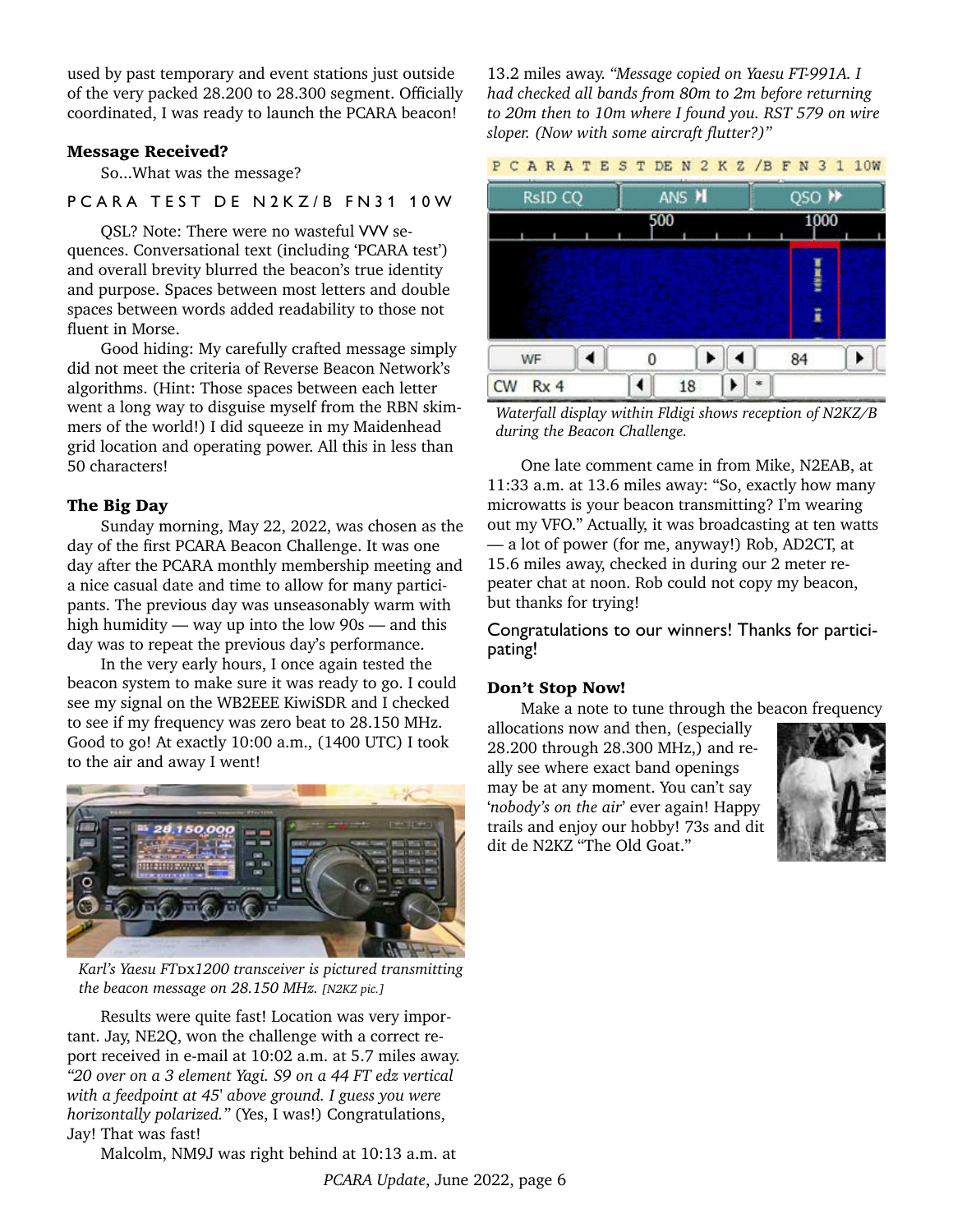## <span id="page-6-0"></span>*Titanic* **calling – KD2EVI**

Some of you may have listened to or participated in Jay NE2Q's discussion on the sinking of the *Titanic* on the 146.67 MHz W2NYW repeater on Monday May



2. Jay's email announcing the discussion prompted me to retrieve my copy of "**Titanic Calling**: Wireless Communications during the Great Disaster". This book, published by the Bodleian Library, University of Oxford in 2012 was edited by Michael Hughes and Katherine Bosworth. It is still available on Amazon

and through the Westchester Library System.

In 2002 the Marconi Collection was donated to the University of Oxford. See: [https://www.mhs.ox.ac.uk/mar](https://www.mhs.ox.ac.uk/marconi/collection/)[coni/collection/](https://www.mhs.ox.ac.uk/marconi/collection/) . The collection includes transcripts of ships' and shore stations' radio logs. Not all records have survived and gaps remain. For instance, the radio operator on the *Carpathian*, which picked up the *Titanic* survivors, was too busy sending lists of the survivors to keep a log. The *Carpathian* messages were reconstructed from the logs of other stations, as were the logs of the *Titanic*, which were lost in the sinking. These records form the basis for the book.

The *Titanic* had one of the most powerful radios of its time, a 5 kilowatt motor generator at 300 volts ran a Marconi rotary disc discharger to enable the spark. Marconi claimed a range of 400 miles during the day and up to 2000 miles at night. A twin "T-type" antenna

ran between two masts 200 feet high and 600 feet apart. Most other vessels had less powerful sets and could not equal the *Titanic's* range.



*RMS Titanic with T-antenna for 600 and 300 meter wavelengths emphasized.*

The radio equipment was owned by the Marconi Company and the operators were Marconi employees. Messages relating to the navigation of the ship were handled at no charge, while passengers were charged. Most ships only carried one operator, who had no fixed hours, but sent messages as needed. Ships with two operators maintained a continuous watch. The *Titanic* carried two, Jack Phillips, senior operator and Harold Bride, junior operator. Only Mr. Bride survived and assisted handling messages once aboard the *Carpathian*. He was injured in the sinking and had to be carried to the radio room.

warnings were sent by several ships and relayed by others. The *California*, which was stopped due to ice approximately 20 miles from where the *Titanic* struck an iceberg, was told to "keep out" by Mr. Bride when *Wireless room on board RMS Titanic, call sign MGY.*

relaying an ice warning and later when trying to notify *Titanic* and other ships that it was stopped due to ice. At the post-sinking inquiry Mr. Bride testified that he had copied and sent the earlier ice message to the officers on the *Titanic* prior to the *California* relaying the message, but this was not corroborated by other testimony. The *Titanic* operators were quite busy sending passenger's messages and "keep out" was commonly used when working another station. The *Titanic* struck the iceberg shortly after 10 p.m. local time. Unfortunately the operator on the *California* had closed his station and retired prior to that time.

| tie.<br>No. 31                  | <b>OFFICE</b> |                                             |   |
|---------------------------------|---------------|---------------------------------------------|---|
| Prefix LD                       | <b>Wards</b>  | <b>CHAPGES TO PAY.</b><br>Marconi Charge    | Į |
| tane<br><b>Office of Origin</b> |               | Other Line Charge<br><b>Delivery Charge</b> |   |
| Service Instructions :          |               | Total                                       |   |
|                                 |               | <b>Con model for</b>                        |   |
| <b>BEAR</b><br>To:              |               |                                             |   |
| regain                          | erristans     |                                             |   |
|                                 | inberg        |                                             |   |

*Message sent from RMS Titanic, as received by RMS Celtic, 700 miles east. "To: CQ." "CQD require assistance position 41.46 N 50.14 W struck iceberg Titanic".*

The book consists of a description of the radio equipment of its day, the procedures followed, and how the investigations into the sinking were conducted. The second half of the book lists the messages sent among the various ships and shore stations. I found the book to be interesting and can recommend it to anybody with an interest in the early days of radio or the *Titanic* disaster.

- 73 David, KD2EVI

On the night of the disaster, April 14, 1912, ice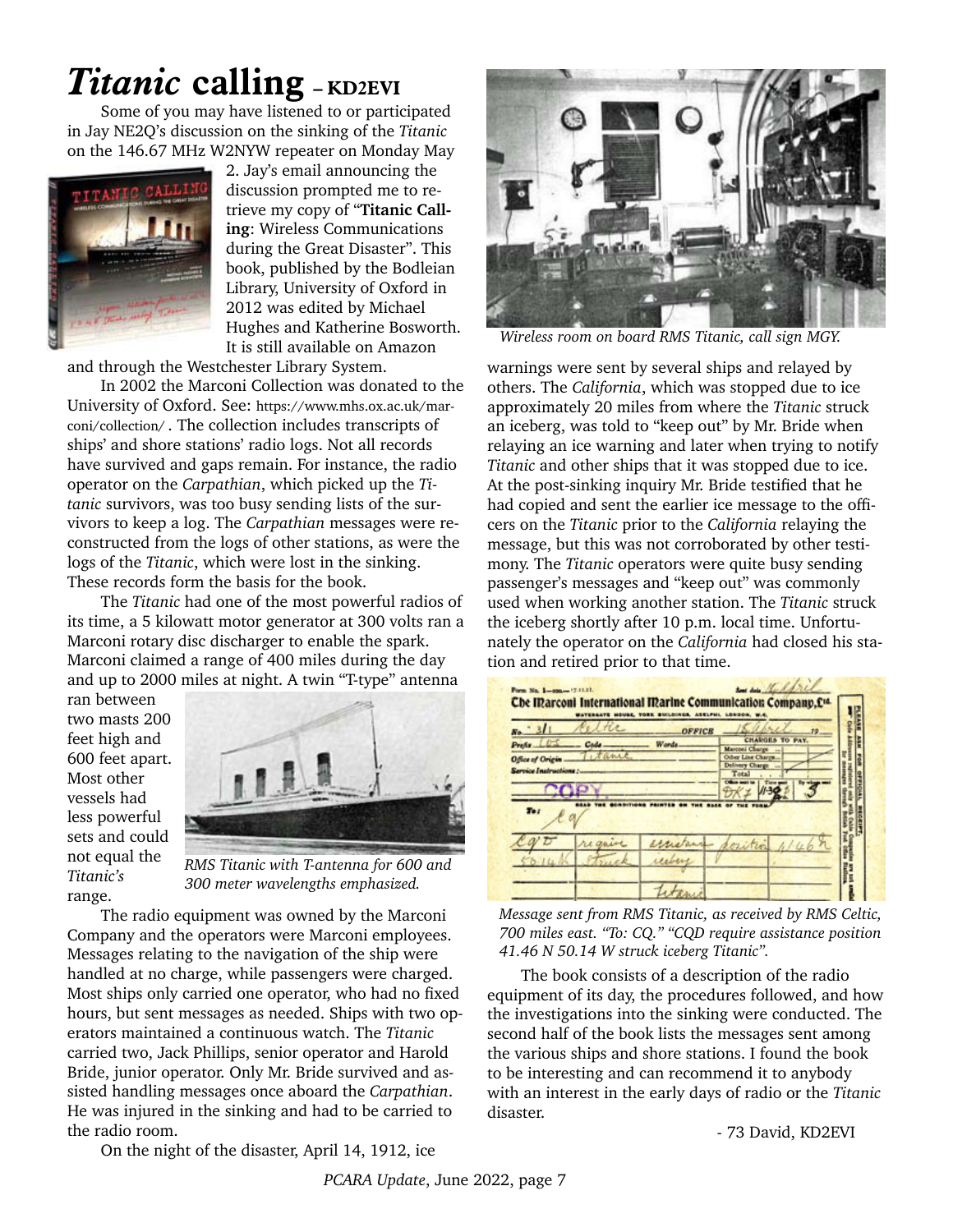### <span id="page-7-0"></span>**Stan Rothman WA2NRV Silent Key**

Stan Rothman WA2NRV passed away on April 23, 2022. Stan was a member of Westchester Emergency

Communications Association (WECA) and took part in activities at several neighboring clubs. He was an active participant in PCARA's Foxhunt efforts going back to the Tape Measure Yagi construction night in April 2017. Stan took part in several PCARA foxhunts and in many PCARA V.E. Test



*Stan Rothman, WA2NRV during PCARA's fall foxhunt, October 2021.*

Sessions after they resumed in September 2018. He wrote an article "Hidden transmitter hunting" for the November 2019 *PCARA Update*.

WECA Membership Director Peter Johnson N2TFC wrote: "Sadly, Stan Rothman / WA2NRV passed away yesterday at the ripe old age of 80! Stan was a longtime member of WECA. He served on the Board of Directors for many years and was our Club President at one time. Stan was always talking about Club Projects, hidden transmitter hunts, and getting the members together for some social event."

Jay NE2Q has his own memories of Stan Rothman and submitted the recollection below for this issue of the *PCARA Update* newsletter.

### **A true Ham Spirit – NE2Q Stan Rothman WA2NRV, epitome of the real "Ham Spirit"**

I met Stan at the Westchester Amateur Radio Association (WARA) back in 1959. We were both 16 and got licensed in 1958. My original call was WA2BLX. We were both lightweight fellows back then. Probably no more than 140 lbs.

WARA was a terrific radio club. We held our meetings at the White Plains County Center. As we were both beginners we learned from many of the wise old timers. Especially Charlie Hellman, W2RP who lived in Hastings-On-Hudson. He was a wealth of knowledge and always willing to help anyone, especially newcomers. Charlie lived to over 100 years of age.

We both experienced our first Field Day at WARA

which was held on a property overlooking Long Island Sound. It is off King Street near the Westchester airport. A very exciting event indeed.

I always remember the jovial personality Stan exuded. He was always very friendly and quick witted. Whenever he called me by phone or when we talked on the air he always had a good "Zinger" to blast me with.

We both enjoyed power boating and flying small aircraft out of the local airport. As a member of the Civil Air Patrol, Stan rose through the ranks to Lt. Colonel. He was very active for over 50 years and was the communications officer for much of that time.

He was an original founding member of WECA and guided that club through many years of its existence till the present day.

He was ready to help anyone and gave his time and energy extensively to anyone that asked or needed help. Stan was one of the original Volunteer Examiners and attended many exam sessions all around this area. He supervised more exams than most V.E.'s in the USA.



*A distinguished team of Volunteer Examiners came together at John C. Hart Library in Shrub Oak when PCARA resumed V.E. Testing in September 2018. Stan WA2NRV is third from the left.*

Over the years my wife Ulla and I socialized with Stan and his wife Reva. We'd enjoy dinners together at local eateries. We both attended his 80th birthday party in July 2021. All four of us have our birthdays in July. We were supposed to get together this July to celebrate. We'll all miss Stan... a true Ham's ham and great, giving person.

- Jay NE2Q

*PCARA Update*, June 2022, page 8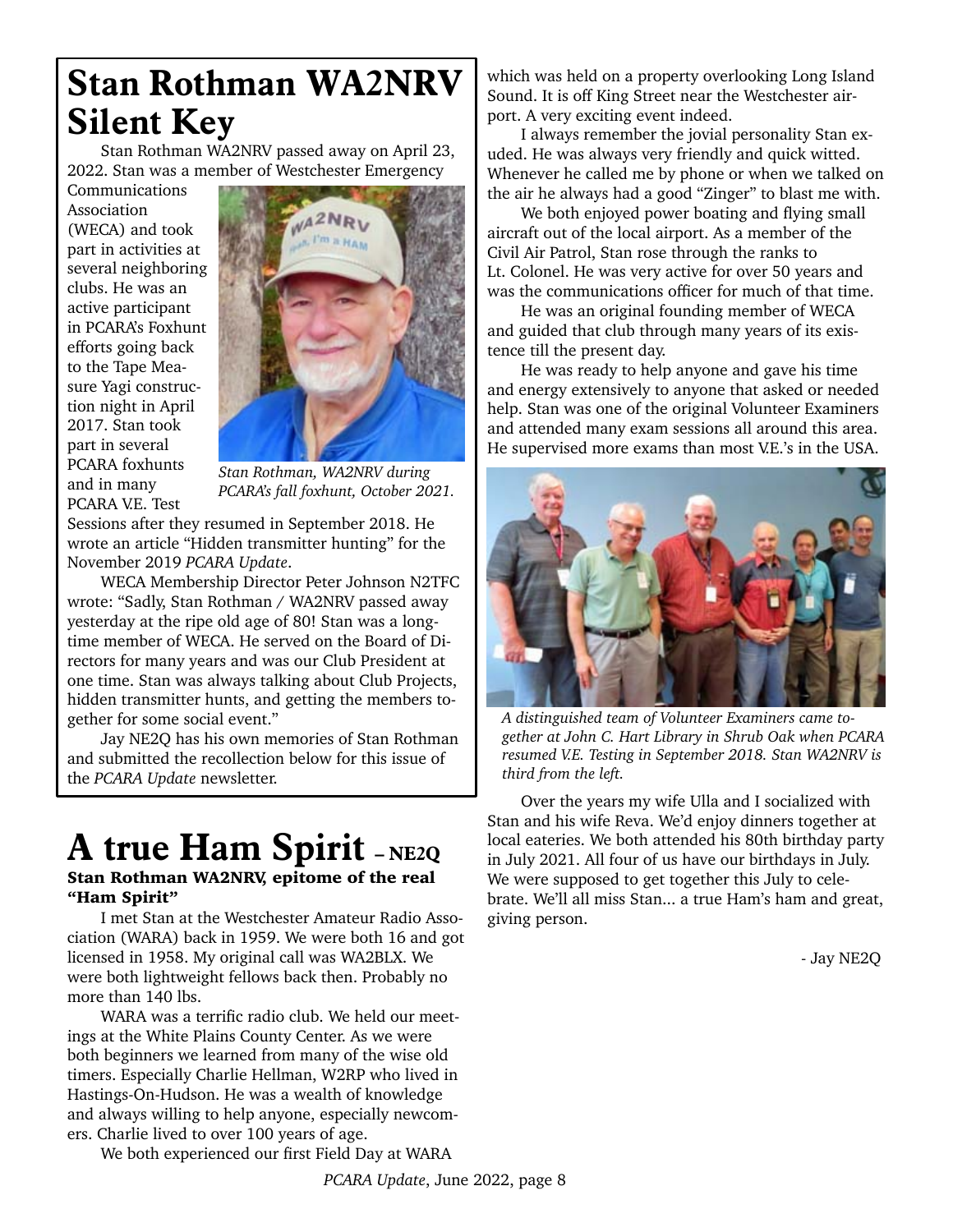## <span id="page-8-0"></span>**Strowger revisited** - N2SFS

*["Club callings" in May 2022 described the trades and professions of radio club members, including engineers from the British Post Office who looked after automatic telephone exchange equipment invented by Almon B. Strowger. Steve N2SFS has his own memories of that era and sent the following recollections to the editor.]*

Hi Malcolm — It was nice to meet you at the Orange County Hamfest. As promised here are my memories of the Strowger switch. I serviced them for the Telephone Company in Middletown, N.Y.

They were reliable, very well built and made to last. They worked with solenoid coils and springs with

contacts. When WALL Radio\* ran a contest, the whole dial office got noisy with all the relays. But they kept running. The biggest problem I remember was "ring no answer". The relay in the 5<sup>th</sup> selector would activate when the customer picked up the phone. Springs



would lose their tension and would not make contact with the spring next to it. In came the trouble call and



*Almon B. Strowger, inventor of the automatic telephone exchange (1891 Patent).*

a quick adjustment of the spring would fix it. Mr. Strowger was quite an inventor — a stepping

stone between ringing the operator for all your calls and then electronic dial offices.

In the 1970s there was Don Imus on WNBC 660†. He had the morning show. One morning he told his listeners

— "I will play any song you want to hear and call from anywhere". Next morning in a local NYC paper, there was an article: "Imus destroys the switching office". It was too

overloaded to handle all the calls.

Type in Strowger switch on the search engine and you will see lots of info. Happy DXing in solar cycle 25.

- 73 de Steve Schumm, N2SFS

[\***WALL**, 1340 kHz AM plus FM translators is licensed to Middletown, NY *–Ed.*]

[†**WNBC-AM** used to be the call letters on 660 kHz AM until WFAN took over the frequency in 1988. Karl N2KZ and other sources suggest there was a time when 'shock jock' radio stations welcomed the publicity from overloading a telephone company's central office. *–Ed.*]

## **Membership renewal time – KD2EVI**

Our club's membership renewal time is coming up

shortly. The PCARA membership year runs until June 30. I will soon be forwarding an e-mail from Greg KB2CQE to the Google Groups list reminding you to renew your membership. If you are not a member you are very welcome to join. A hard copy renewal request will be sent through the mail to those who do not respond to the e-mail.



ance premiums and contribute to the cost of repeater maintenance and upgrades. The dues schedule is as follows:

**Peekskill/Cortlandt Amateur Radio Association** 

Full Membership (\$25.00/year) Associate Membership (\$15.00/year) Student Membership (Free) Senior Membership (65 years and older - \$10.00/year) Family Membership (\$30.00/year) Family Membership (65 years and older - \$20.00/year)

When you get your Google Groups or hard copy renewal please mail the form to:

PCARA P.O. Box 146 Crompond, NY 10517.

At this time we can only accept checks or money orders through the mail. I will accept cash at meetings.

### **Postscript**

This year we are including a short voluntary survey of our members' equipment and interests. The survey can be completed on line at [https://forms.gle/fzcNfj5e](https://forms.gle/fzcNfj5eh2xxLFBQ8)[h2xxLFBQ8](https://forms.gle/fzcNfj5eh2xxLFBQ8) or be filled out by hand and returned with your check. Thanks to Vincent, KD2VAV for putting the form online.

- 73 de David, KD2EVI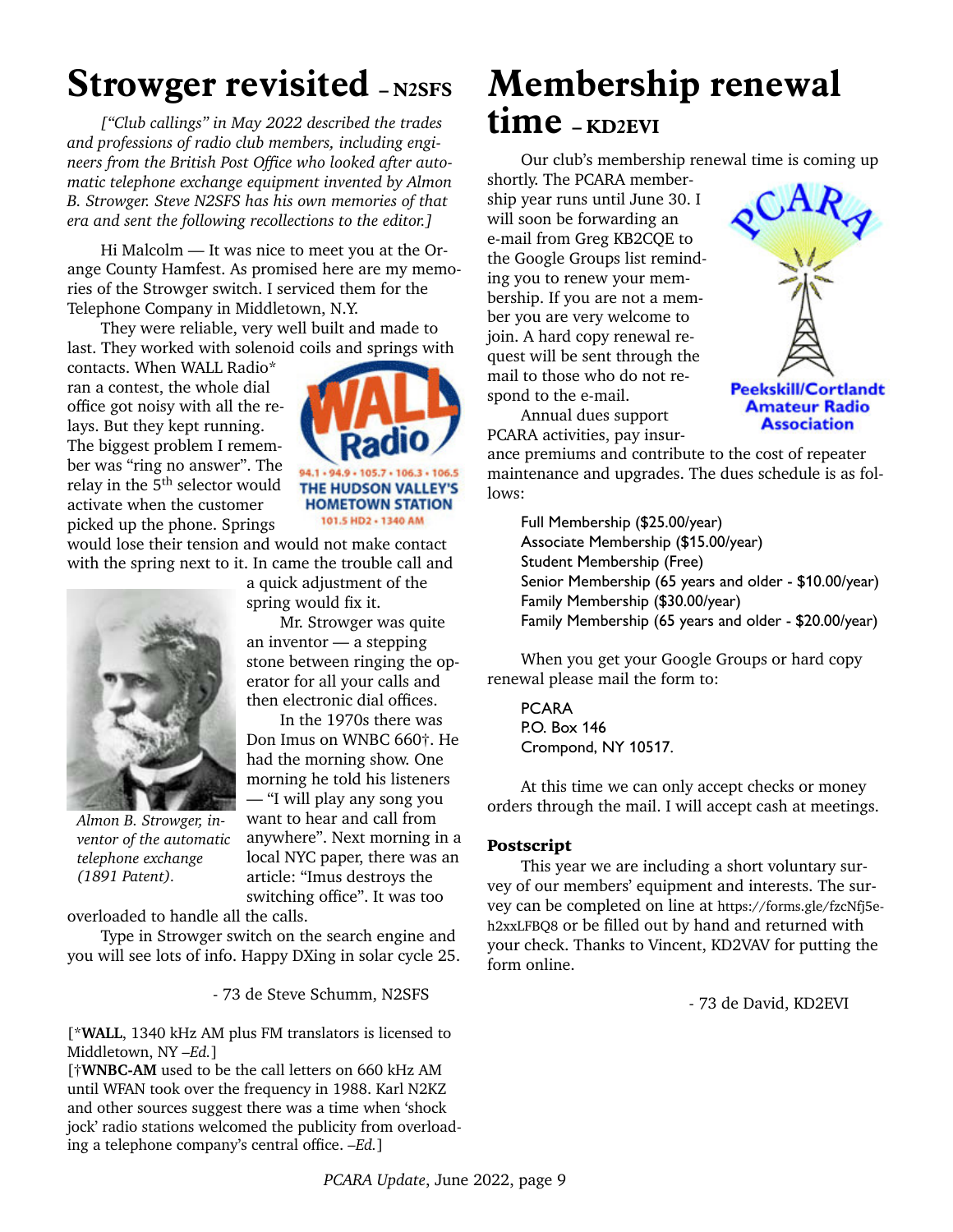### <span id="page-9-0"></span>**Building the Mercury IIIS amplifier – K2WPM**

### **Barefoot to QRO**

I had not built anything since a Heathkit in my childhood. So when I saw the **Mercury IIIS** power amplifier kit, I jumped. In case anyone has missed one of the hottest pieces of ham gear on the market today, the

Mercury IIIS is a solid state LDMOS amplifier for 160 to 6 meters, rated for 1200 watts



*KM3KM Electronics Mercury IIIS amplifier.*

SSB/CW and 700 watts digital modes. The switchmode power supply is auto-sensing for 120 or 240 volts AC, and the unit features a 7 inch full color touch screen.

The kit is sold by KM3KM Electronics LLC and comes with pre-populated circuit boards. The minimal assembly required includes installing all the printed circuit boards; installing the screen, switches, input and outputs; wiring connecting cables between the boards and the inputs, outputs and screen; installing power supply, and testing all contacts.



*Mercury IIIS kit during the later stages of construction. [K2WPM pics].*

Just enough to challenge, not enough to claim you really built the thing. The reader can probably complete it in an afternoon. It took me a week, mostly due to my lack of proper soldering equipment. (Thanks to PCARA members' help in selecting a new Weller 100/140 watt iron and Kester 44 solder).

As of this writing, the 61 reviews on [eHam](https://www.eham.net/reviews/view-product?id=14403) web site

garner this equipment a 5.0. A rarity in ham equipment. I was charged \$2,500 shipped. A big purchase for my ham budget! I justified it by thinking I will have this, and use it, for many years. And when I decide to sell it, it won't be dinosaur tech-



*Rear panel view during construction.*

nology. The kit remains for sale at \$2,500 plus shipping; the seller now offers the amp, fully assembled, for \$2,800 plus shipping.

The amplifier is definitely plug-and-play. After completing the kit, attach the coax, plug it into the power outlet, and connect a control cable to your rig. My Icom IC-7300 had no trouble communicating with the Mercury III. I have mine powered by 120 volts AC, which has worked fine; I have not run it at more than about 800 watts.

The initial test showed the amplifier worked well. On 20 meters, with about 6 watts from the IC-7300, the amplifier gave me 781 watts of RF and reflected power 0 at SWR 1:1. See photo below.



*Photo of Mercury IIIS display screen during testing by K2WPM shows power output of 781 watts PEP.*

The amplifier automatically changes bands when you do, sensing the RF from your transmitter. There are no loading or tuning knobs, just a colorful screen that tells you (a) what band you're on, (b) how much RF the amplifier is sending out, and (c) reflected power. The higher the SWR, the higher the reflected power. The amplifier will tolerate an SWR up to about 1.2:1. It will shut down if it senses reflected power of 125 watts. I always run it into a 1:1 load, thanks to an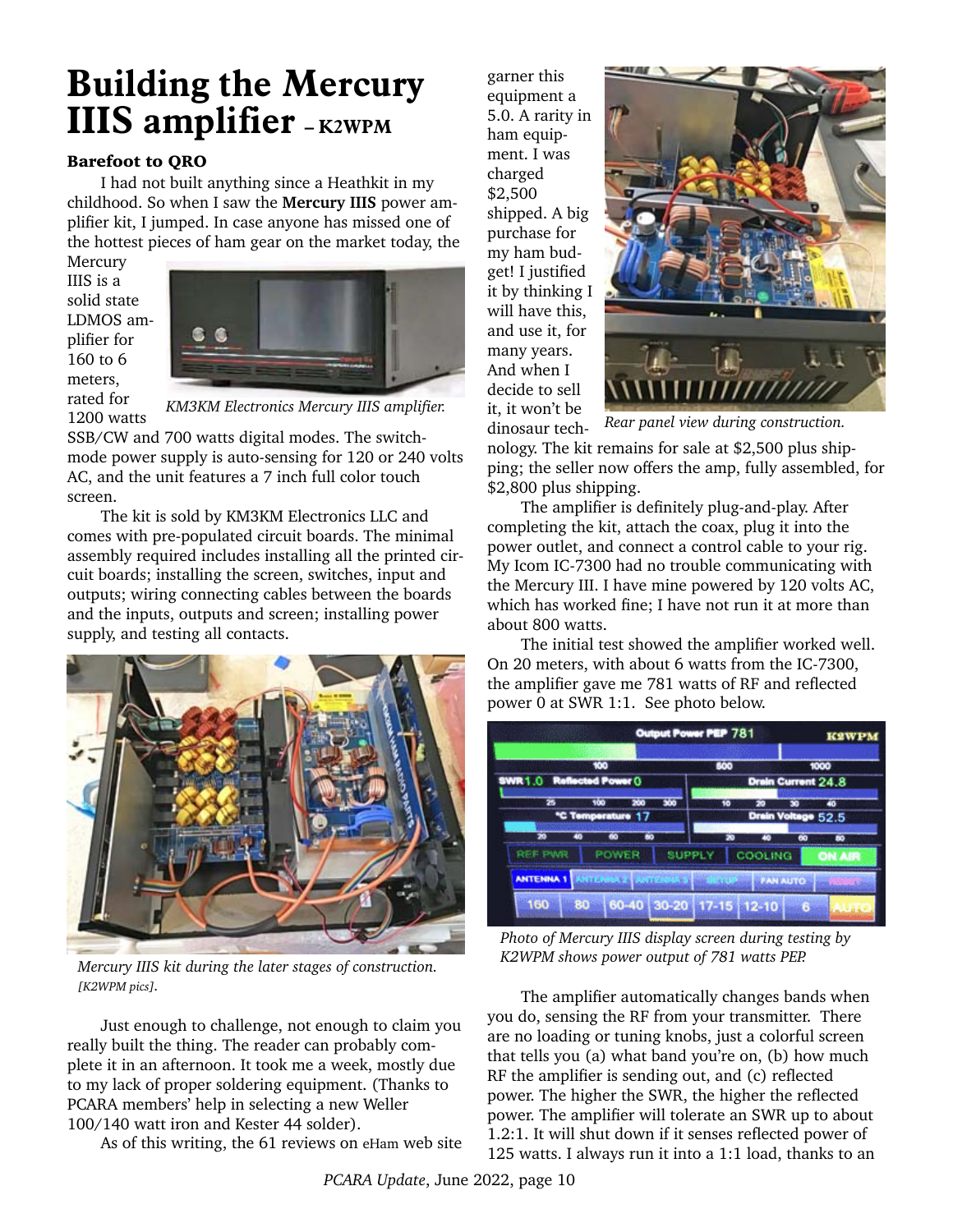<span id="page-10-0"></span>inherited MFJ-962D manual tuner and RigExpert antenna analyzer. However, when an antenna connection unexpectedly came loose, yes, the amp beeped indignantly, and shut down.

The amplifier has connections for three different antennas. I have mine connected to a dummy load and to a single antenna.

I planned to use the amplifier for portable operations. It weighs 28 pounds. All I need to do is get rid of some nasty RFI from the portable generator. I have run

the IC-7300 at 5 to 6 watts — which produces 500 to 600 watts from the amp. I built a plywood double platform, which sits on the seat of my truck; it accommodates the radio, amplifier, tuner and leaves some arm space for my CW paddle. See photo.



*Plywood platform built to house Mercury IIIS amplifier and Icom IC-7300 transceiver. [K2WPM pics.]*

If you're in the market for an amplifier, I recommend the Mercury III! (See: <https://www.km3km.com/> ) - David, K2WPM

### **ARRL Club Grant Program – KD2EVI**

I sat in on WECA's May 9 Zoom meeting. The ARRL Hudson Division Director, Ria Jairam N2RJ was the guest speaker. In addition to updates on the ARRL itself, most of her talk was devoted to the **Club Grant Program**. I thought a quick description of this program would be interesting.

The Club Grant Program has been funded by **Amateur Radio Digital Communications\***. A total of \$500,000 is available this year and grants are made up to \$25,000 through the ARRL. Details can be found on the ARRL web site, <http://www.arrl.org/club-grant-program> .

Slides from a May 4 Webinar on the ARRL Foundation Club Grant Program are available at: [http://www.ar](http://www.arrl.org/files/file/Foundation/Club%20Grant%20Presentation%205-4-2022%20pdf.pdf)[rl.org/files/file/Foundation/Club%20Grant%20Presenta](http://www.arrl.org/files/file/Foundation/Club%20Grant%20Presentation%205-4-2022%20pdf.pdf)[tion%205-4-2022%20pdf.pdf](http://www.arrl.org/files/file/Foundation/Club%20Grant%20Presentation%205-4-2022%20pdf.pdf) . As you can see on the slide show, "Projects that create significant impact beyond the applying club" are likely to be successful. Projects involving schools, elementary, high school, and undergraduate are desired as are improvements to emergency communications, spectrum defense (utilizing VHF + bands). The example was given of a grant that enabled a school to contact the International Space Station. The students had previously built simple electronic circuits to gain an understanding of the principles behind radio.

That was the good news. The grant program was announced earlier this year and the first deadline for applications is June 30, 2022. I do not think that we can identify a need and prepare the proposal in this time frame. Ria indicated that the grant program is likely to be renewed, so there may be future opportunities for PCARA to participate.

Please take a look at the information on the ARRL web site and if you have an idea that may deserve a grant, or any idea about an activity the club should be involved in let us know.

- 73 de David KD2EVI

### **\*Amateur Radio Digital Communications and AMPRNet**

AMPRNet got its start in 1981 when Dr. Hank Magnuski, KA6M, was assigned a block of 16.7 million Internet IPv4 addresses for use by licensed radio amateurs in the then-emerging amateur packet radio network. The actual space extended from 44.0.0.0 to 44.255.255.255, written as 44.0.0.0/8. This was at a time when there was little demand for Internet address space.

Over the years, AMPRNet allocated IP addresses from this block to radio amateurs so they could experiment with Internet-related Amateur Radio communications, from simple TCP/IP connectivity to radio and wireless techniques, digital voice, telemetry, repeater linking and other activities. In 2011, "Amateur Radio

Digital Communications" (ARDC) was formally incorporated as a 501(c)(3) nonprofit to own and



AMATEUR RADIO DIGITAL COMMUNICATIONS

manage the address range.

Meanwhile, there was a growing demand for Internet IPv4 addresses from commercial organizations. In 2019, ARDC realized that radio amateurs would probably never use the entire block of 16.7 million IPv4 addresses and decided to sell the top **one-quarter** of them. A block of approximately four million consecutive AMPRNet addresses denoted as 44.192.0.0/10 was sold to the highest bidder, Amazon Technologies Inc. for use by Amazon Web Services.

The sale generated millions of dollars for ARDC, which changed to a private foundation and established a grant program. The program uses proceeds from the address space sale to fund grants and scholarships in support of communications and networking research with a strong emphasis on Amateur Radio.

AMPRnet's remaining block of more than 12 million IPv4 addresses, occupying the spaces of 44.0.0.0/9 and 44.128.0.0/10, remains available for amateur radio activities. For more details see: <https://www.ampr.org> .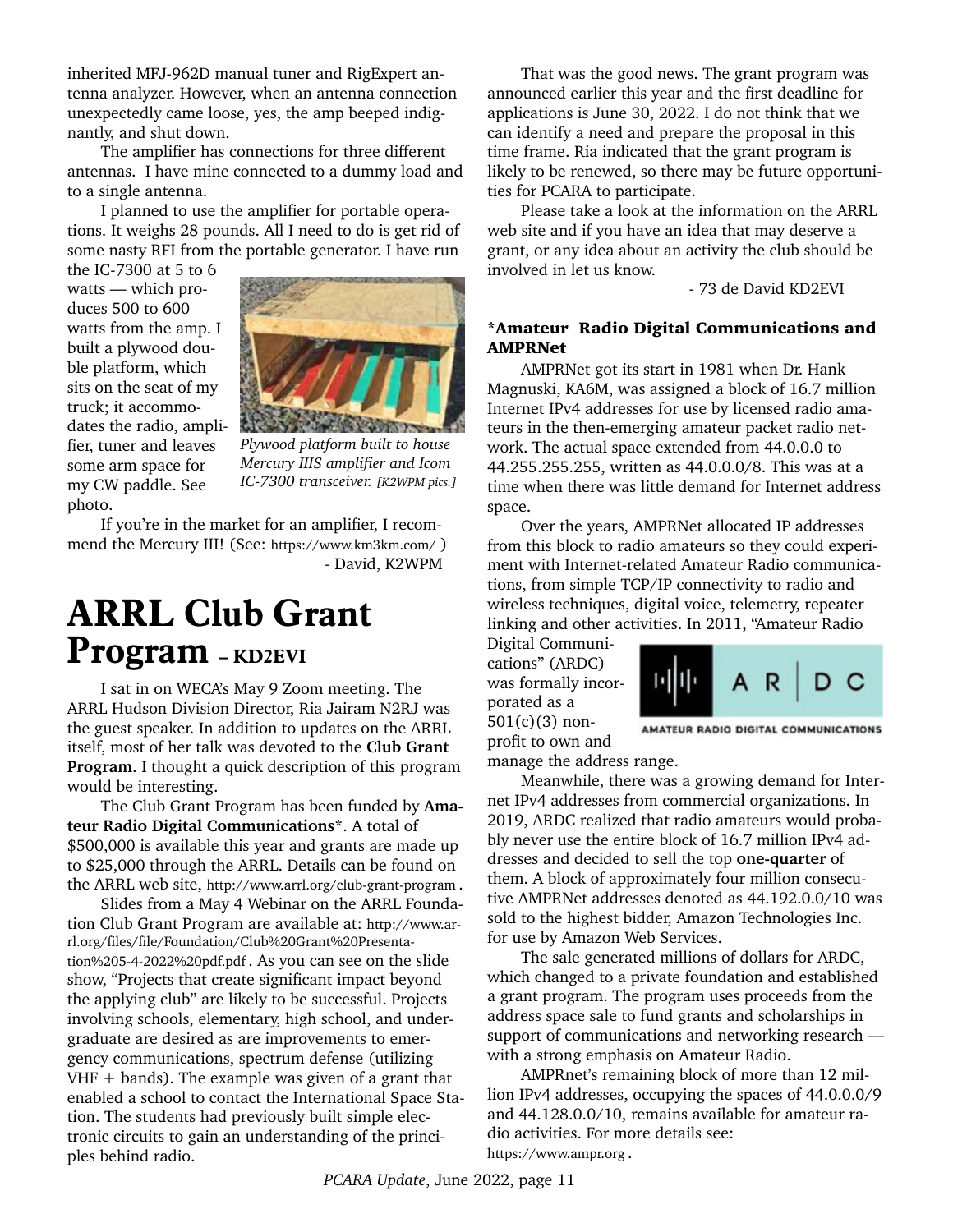## <span id="page-11-0"></span>**Tuners I have known**

Most HF Amateur Radio stations have an **Antenna Tuning Unit** or **ATU**. Alternative names are the **antenna coupler** or **transmatch**. Louis Varney G5RV himself suggested a more accurate name for the device should be the **Antenna System Tuning Unit** or ASTU, since the tuner often acts on the combined system of feeder and antenna.

### **E pluribus** t**unum** (one from many)

Vacuum tube transmitters from long ago could be adjusted to match a *range* of impedances. In contrast our modern solid-state transceivers are designed for a single antenna impedance of 50 ohms resistive. In a perfect world we would have an antenna with an impedance of 50 ohms, fed with low-loss 50 ohm coaxial cable. The RF energy produced by our transceiver would flow down the feeder and be 100% radiated by the antenna. There would be no RF energy reflected at the antenna, so no standing waves on the feeder. Perfection!



*Perfection! A transmitter designed for a 50 ohm load feeds a 50 ohm antenna through loss-free 50 ohm coaxial cable.*

Perfection fades as we reach the amateur MF and HF bands — 160 to 10 meters. The popular center-fed half-wave dipole has an impedance of **70** ohms at resonance, rather than 50 ohms, and its real-world impedance varies with height above ground. Even if you design this antenna for resonance at the center of a relatively wide band like 80 meters (3.750 MHz), the impedance will be different at the band edges, 3.50 MHz and 4.00 MHz. The voltage standing wave ratio (SWR) can rise as high as 8:1 at the band edge.



*Half wave wire dipole cut for center of the 80 meter band will have a high SWR at the band edges. [MMANA-GAL].*



*The transmitter is now feeding an off-tune antenna with SWR of 8:1 through a length of lossy coax. Not perfect!*

The situation deteriorates further when we try to use a single antenna on a second band. A center-fed half-wave dipole for the 80 meter band would be approximately 130 feet long. That same antenna acts as a **full-wave** dipole on 40 meters and would have an impedance of around 4000 ohms when center-fed at 7.15 MHz. (The *actual* impedance seen at the radio end of the feeder will depend on feeder length and its characteristic impedance.)

Life becomes even more difficult when we try to cover multiple HF bands with one antenna. Examples include the 132 foot end-fed long wire, the off-center fed dipole and the doublet fed with open wire feeder as in the G5RV or ZS6BKW designs. Impedance of the antenna-plus-feeder combination might vary between 5 and 3000 ohms, possibly reactive, with SWR as high as 60:1 on some bands. (Power loss in most coaxial cable is likely to be unacceptable at such a high SWR.)



*SWR of a multi-band ZS6BKW antenna over the range 3-30 MHz as predicted by MMANA-GAL. Note the high SWR for the 30 meter and 15 meter bands.*

### **The built-in ATU**

Today's full-size HF transceivers often have a builtin automatic antenna tuner. Small HF transceivers such as the IC-706, IC-7100 and FT-891 with insufficient room for an internal tuner may have a companion ATU available from the manufacturer (e.g. Icom AT-180 and Yaesu FC-50). These tuners all have **limited matching ranges**, for example 16.7 – 150 ohms for the HF bands or 20 – 125 ohms at 50 MHz, corresponding to a standing wave ratio below 3:1 at HF or 2.5:1 at 50 MHz.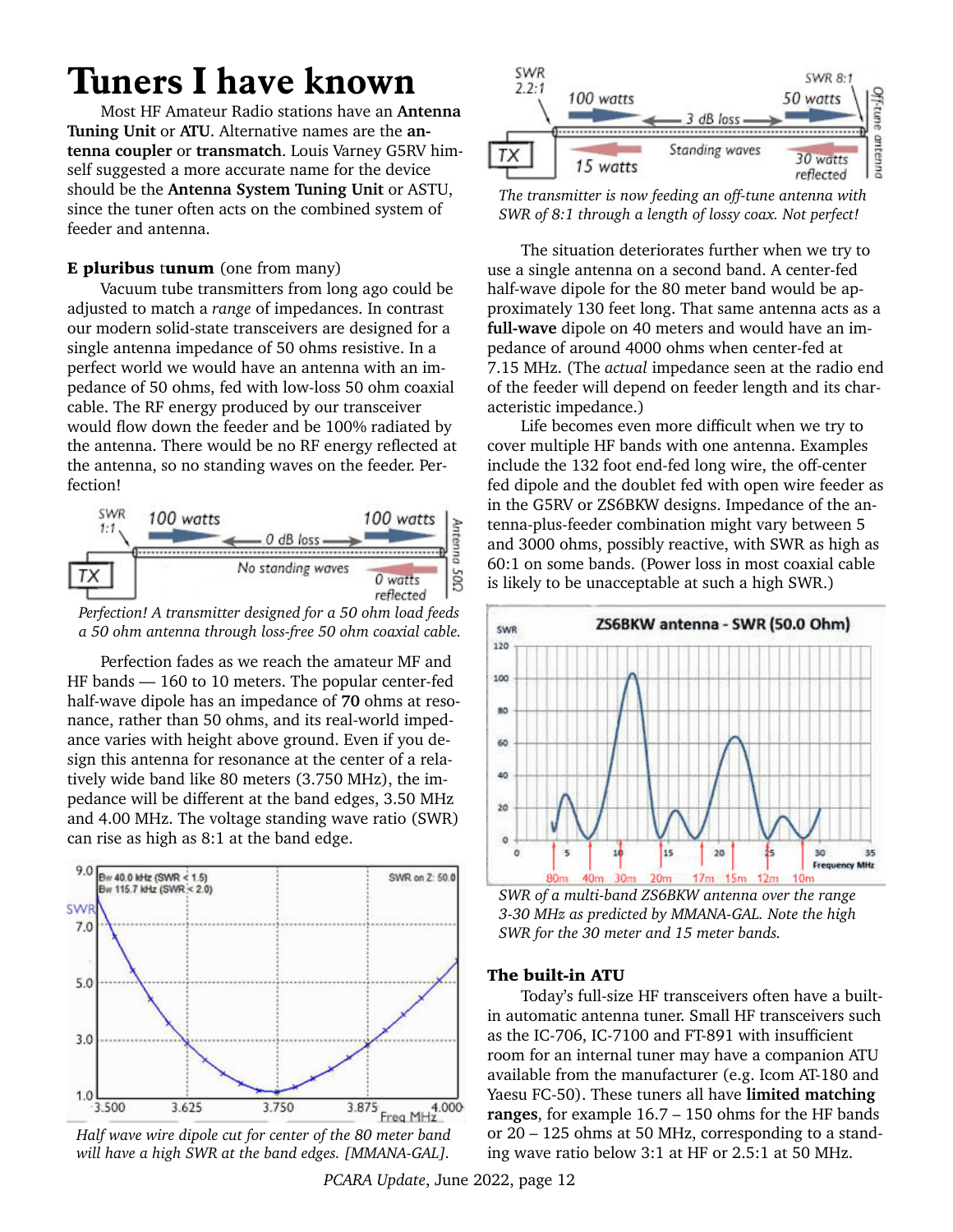This type of compact ATU may be adequate to compensate for a resonant HF antenna used at the edges of an amateur band. For example, a half-wave wire dipole cut for the center of the 40 meter



*Automatic antenna tuner in Yaesu FT-991 transceiver can match up to a 3:1 SWR.*

band (7.15 MHz) and fed with 50 ohm cable should have an SWR less than 2:1 from 7.00 to 7.30 MHz. But we have already seen that SWR can rise above 3:1 at the band edges of the relatively wide 80 meter band. And 'multiband' antennas like the G5RV and ZS6BKW can have even higher SWRs on certain frequencies.

### **The external tuner**

If your HF antenna has an SWR greater than 3:1 on frequencies where you need to operate, you may need an **external** tuner that is capable of matching a wider range of impedances.

Be aware that high SWR on amateur-grade coaxial cable can lead to heavy losses. The ARRL Antenna Book includes the program "Transmission Line for Windows" by N6BV to calculate loss. For a rough calculation you can go to a web site such as: [https://www.qsl.net/co8tw/](https://www.qsl.net/co8tw/Coax_Calculator.htm) [Coax\\_Calculator.htm](https://www.qsl.net/co8tw/Coax_Calculator.htm) . Just enter feeder type, length, frequency, SWR at load and transmitter power output to see the loss in the cable and the actual power radiated.

|              |             | <b>Set Parameters as Desired</b> |                    |                |    |  |
|--------------|-------------|----------------------------------|--------------------|----------------|----|--|
| Line Type:   | Belden 9258 | v<br>$(RG-8X)$                   |                    | <b>Results</b> |    |  |
| Line Length: | 188         | <b> ◎</b> Feet ○ Meters          | Matched Loss:      | 3,001          | dB |  |
| Frequency:   | 28.4        | <b>MHz</b>                       | <b>SWR Loss:</b>   | 3.318          | dB |  |
| Load SWR:    | 8           | : 1                              | <b>Total Loss:</b> | 6.319          | dB |  |
| Power In:    | 100         | W                                | Power Out:         | 23.341         | W  |  |
|              |             | Calculate                        |                    |                |    |  |

*CO8TW coax calculator shows loss in 188 ft of RG-8X cable at a frequency of 28.4 MHz with SWR at load = 8:1.*

Also be aware that when using an *external* tuner, you should **turn off** the transceiver's built-in tuner. All tuners have losses, and running two tuners in series soaks up more RF power as well as adding to the complexity of adjustment.

#### **Some of my tuners**

My very first antenna tuner was all home-brew. When first licensed, with limited funds, my station

equipment was either government surplus (R1155L, CR100, BC348 receivers) or home-made. The standard method of construction was to start with an aluminum chassis plus a sheet of aluminum for the front panel. After drilling small holes and punching larger holes for vacuum tubes and meters, construction could begin.

My own antenna tuner was based on a design from the Radio Society of Great Britain's "Amateur Radio Handbook". The **Z-match coupler** was intended to cover 3.5- 29.7 MHz and was capable of matching a wide range of impedances, including tuned open wire feeders.



*Circuit diagram of Z-match coupler from RSGB Amateur Radio Handbook, 3rd Edn. C1 is a series capacitor and C2 the split-stator capacitor in the multiband tuning circuit.*

There were two sets of tightly coupled coils they were wound on sheets of Perspex® (British trade name for acrylic resin) with holes drilled for the individual turns.



*Method of construction for antenna coupler coils. The coils should be 2½" and 3" in diameter, and the turns spaced ¼" using 14 s.w.g wire (12 AWG). L1 and L2 are both 5 turns tightly coupled; L3 and L4 are 8 and 6 turns resp.*

The wide-spaced variable capacitors came from a local emporium — high voltage components like these were readily available at the time from government surplus.

The balanced outputs from the tuner could be used with coaxial fed antennas if one side of the link coil was grounded.

The RSGB 'Handbook' design only covered 80 – 10 meters, but I was also active on 160 meters. I was able to cover this band by adding a "roller inductor" variable inductance with moving wheel contact. The roller inductor was placed in series with my 120 foot 'long wire' antenna.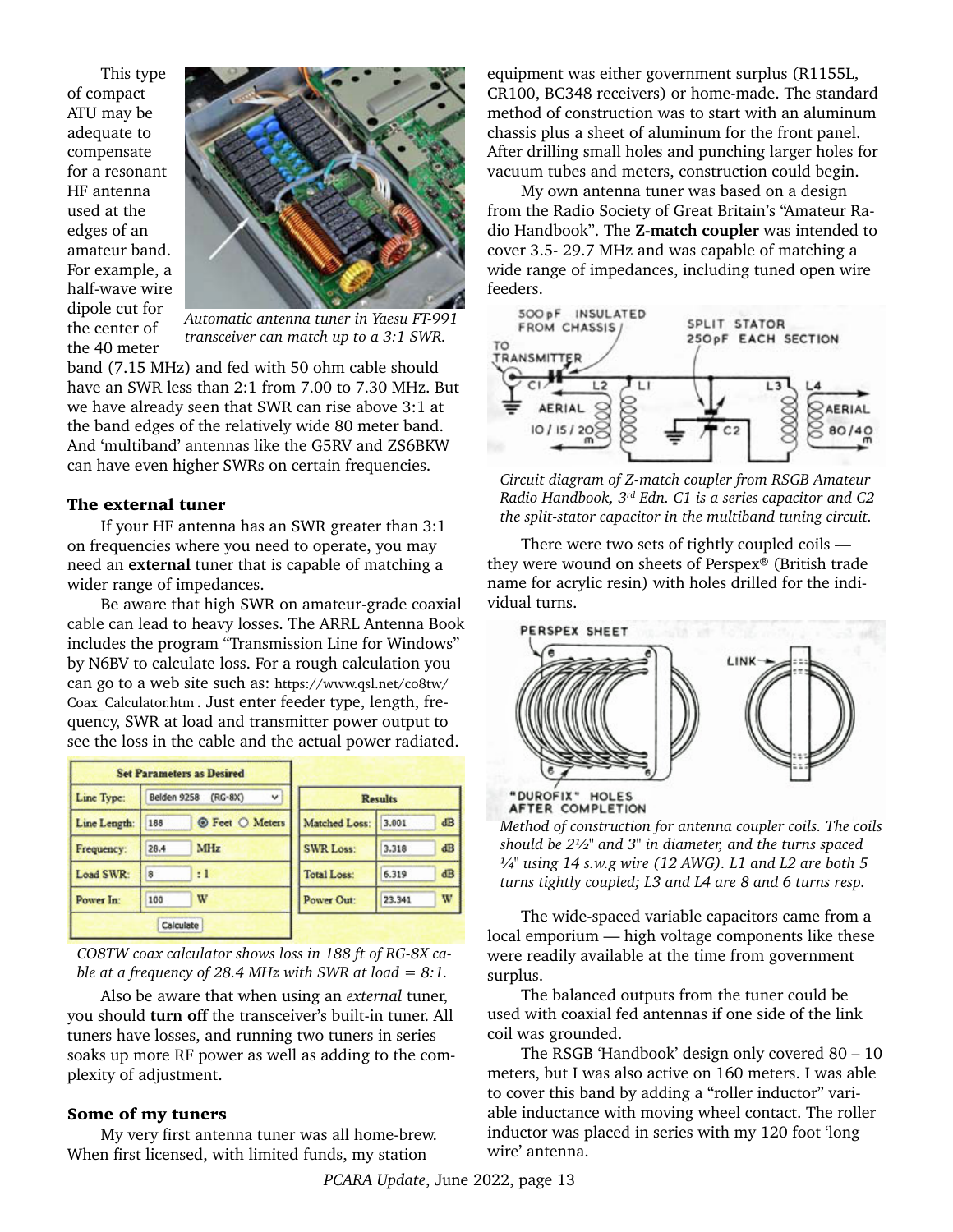### **British integration**

As well as the ATU I had constructed a separate SWR bridge (housed in a water conductivity tester) and a dummy load, for tuning up the vacuum tube transmitters. Then I came across a British unit that incorporated *all* this equipment into a single case, along with an antenna switch — so when I saw a small ad for

a second-hand KW Electronics "**KW 107** Antenna Tuning System" I sent off a check.

The KW 107 was constructed inside a sturdy, wraparound perforated metal case that matched KW Electronics'



*KW Electronics KW 107 Antenna Tuning System.*

other "G-Line" equipment including the KW2000 transceiver and KW1000 linear amplifier. The metal case shields RF components inside and was less than half the size of my home-brew ATU built on a metal chassis.



*L to R: KW Electronics KW 1000 Linear Amplifier, KW 2000E HF transceiver and KW 107 Antenna Tuning System from ad in Radio Communication, Jan 1973.*

The large front panel meter of the KW107 could be switched to indicate forward and reflected voltage and was calibrated to show SWR when the forward reading was adjusted to full scale. Two additional switch positions metered forward power of 0-100 or 0-1000 watts.

The antenna tuner part of the circuitry was similar to the RSGB Handbook Z-Match Coupler, with balanced outputs for 40-80 meters and 10-15-20 meters. There was a large ceramic switch to carry out antenna switching — and the printed manual gave suggestions for wiring this switch to suit different antenna combinations. I grounded one side of the balanced outputs so that my two coaxial-fed antennas could be connected, with the rotary switch selecting either antenna direct or tuned. The internal dummy load could also be selected for tune-up purposes. The large, internal 52 ohm resistor could dissipate 100 watts for 6 minutes.

There was lots to like about the KW107. The coils were kept well away from surrounding metal. The two variable capacitors had slow-motion drives with shiny

metal knobs and red dial pointers to allow precise adjustment. The shafts were extended to the front panel using insulated rods. One capacitor had its frame insu-



lated from chassis, the other was a wide-spaced *View inside the KW 107 shows the two coupling coils top left, the air-spaced variable capacitors operated from the front panel and the 52Ω carbon resistor dummy load.*

split-stator type to maintain balance. The split-stator capacitor with common rotor shaft means that circulat-

ing RF currents are not forced to pass through a sliding contact or through the moving ball bearings that support the rotating mechanism.

That KW107 tuner is still working well, fifty years after I acquired it in England.



*A split-stator capacitor.*

### **A mighty fine tuner?**

Several decades later, I acquired an **MFJ-948** "Deluxe Versa Tuner II" at the Candlewood ARA Hamfest in Newtown, CT. This was another second-hand unit, but it had a few **disappointments** in store. On the surface it looked fine, with a large cross-needle meter on the front panel, capable of displaying forward and reflected power, while indicating SWR where both needles crossed. A six-position rotary switch allowed selection of two different coax-fed antennas (with or without tuner), long wire or external dummy load. A 4:1 balun was built-in for balanced feeders. The accompa-



*MFJ-948 antenna tuner acquired at a CARA Hamfest,*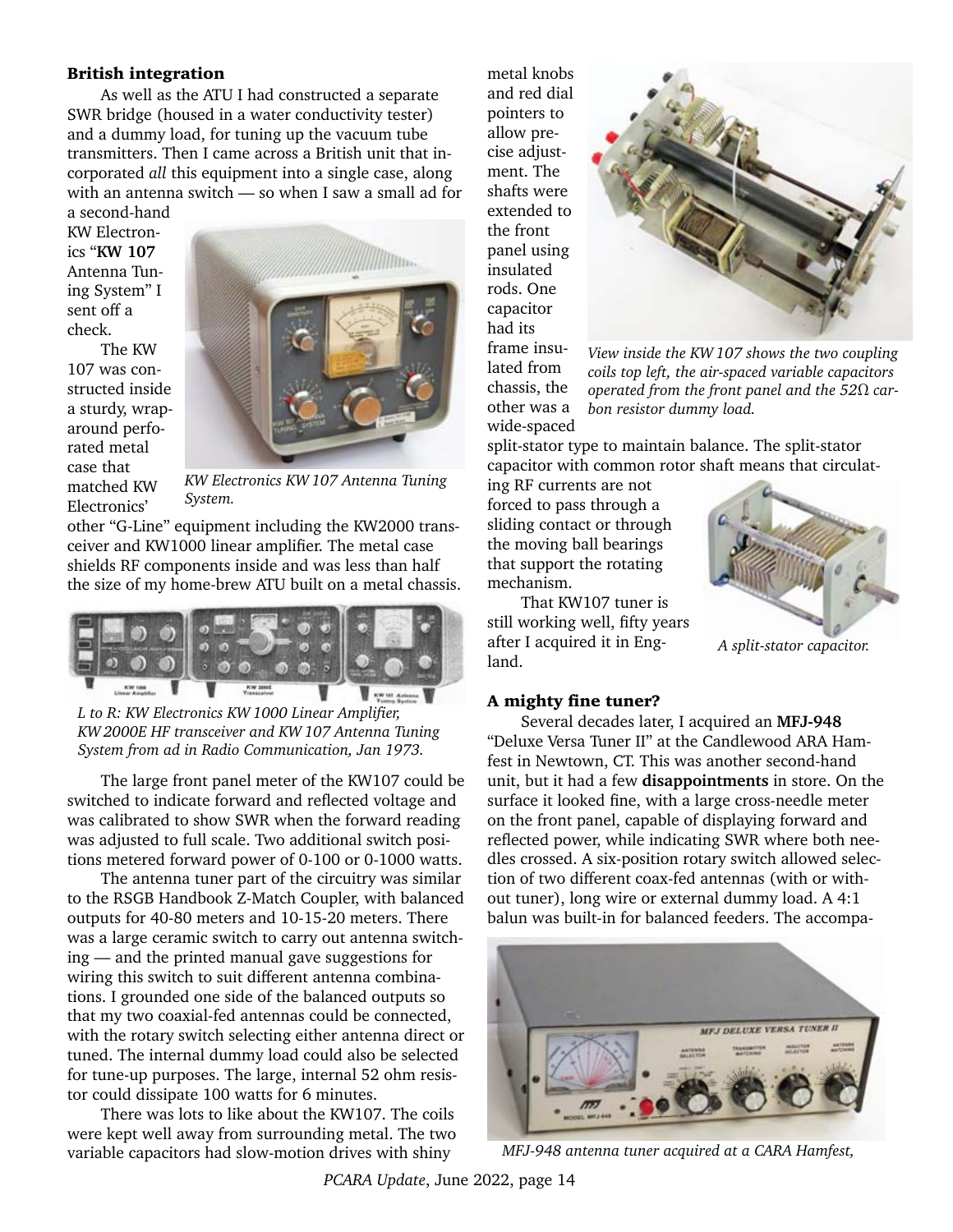nying manual suggested a mid-1990s manufacturing date.

The first problem appeared when I tested the unit on the workbench. The cross-needle power meter was indicating some odd readings on transmit, including "negative" reflected power (with the right-hand meter needle deflecting *below* zero). I found instructions online for re-calibrating the meter, but accurate calibration on one power range would cause erroneous readings on the other range. I suspect that one of the germanium diodes might have been damaged.



*Internal view of the MFJ-948 tuner. Tapped inductor is at top right with air-spaced variable capacitors alongside.*

The internal tuner consists of a "T" network with two variable capacitors and a single tapped inductor. The tap position is selected using a 12-position rotary switch labeled A, B, C… to L. These positions seemed to be reversed compared with those described in the manual. I had my doubts about the large inductor, which is very close to the top and bottom of the alu-



*Schematic of the T-network matching section and antenna switch of the MFJ-948 tuner. Circuitry is similar for the MFJ-949 and other MFJ tuners with a T-network.*

minum case. Good RF practice suggests that air-spaced inductors should be kept at least one coil diameter away from nearby metal surfaces.

In a "T" network, both variable capacitors are isolated from ground. Each rotor shaft should be extended with an insulated rod through the front panel to maintain isolation. MFJ adopted a different approach, with the capacitors' metal rotor shafts emerging through the front panel via insulating bushes. The <sup>3</sup>/<sub>8</sub>" mounting hardware, control knob metal center and Allen screw

are all **live** to RF and only a fraction of an inch from your wandering fingertips during tune-up. Suggestion — make your tuning adjustments at low power as recommended in the manual, and be careful of higher power! See: [https://owenduffy.net/](https://owenduffy.net/blog/?p=17503) [blog/?p=17503](https://owenduffy.net/blog/?p=17503) . There are even reports of



*'Antenna Matching' control of MFJ-948. The arrowed ³/⁸ " mounting hardware and Allen hex screw are all 'hot' to RF.*

"hand effect" changing the dial settings during tune-up and arcing from rotor shaft through insulating washers to the adjacent front panel. Another problem with the variable capacitors — there is no reduction drive to assist in fine tuning.

The built-in 4:1 voltage balun is a *tiny* component

connected to 4 mm binding posts on the rear panel for open wire feeders. I would be wary of running the tuner's rated 300 watts through this balun unless you are quite sure it is connected to a balanced feeder with low SWR. Tuned feeders with high SWR could lead to rapid overheating and damage to the ferrite core. See: [https://owenduffy.net/](https://owenduffy.net/blog/?p=728) [blog/?p=728](https://owenduffy.net/blog/?p=728) . If balanced output is needed, I would suggest a larger, external balun.



*MFJ-948 4:1 balun for use with balanced lines.*

The last problem I came across was a **deal breaker**. From time to time I was able to hear signals on the HF bands even when the tuner was connected to a shielded dummy load. "Wiggling" the coaxial cables indicated the problem was associated with the SO-239 connectors on the rear panel of the MFJ-948.

Instead of using nuts and bolts, each SO-239 connector was held in place on the rear panel with two POP® rivets. Some of the rivets had worked loose — so the connection to chassis ground was intermittent. I carried out a temporary repair by squeezing the rivets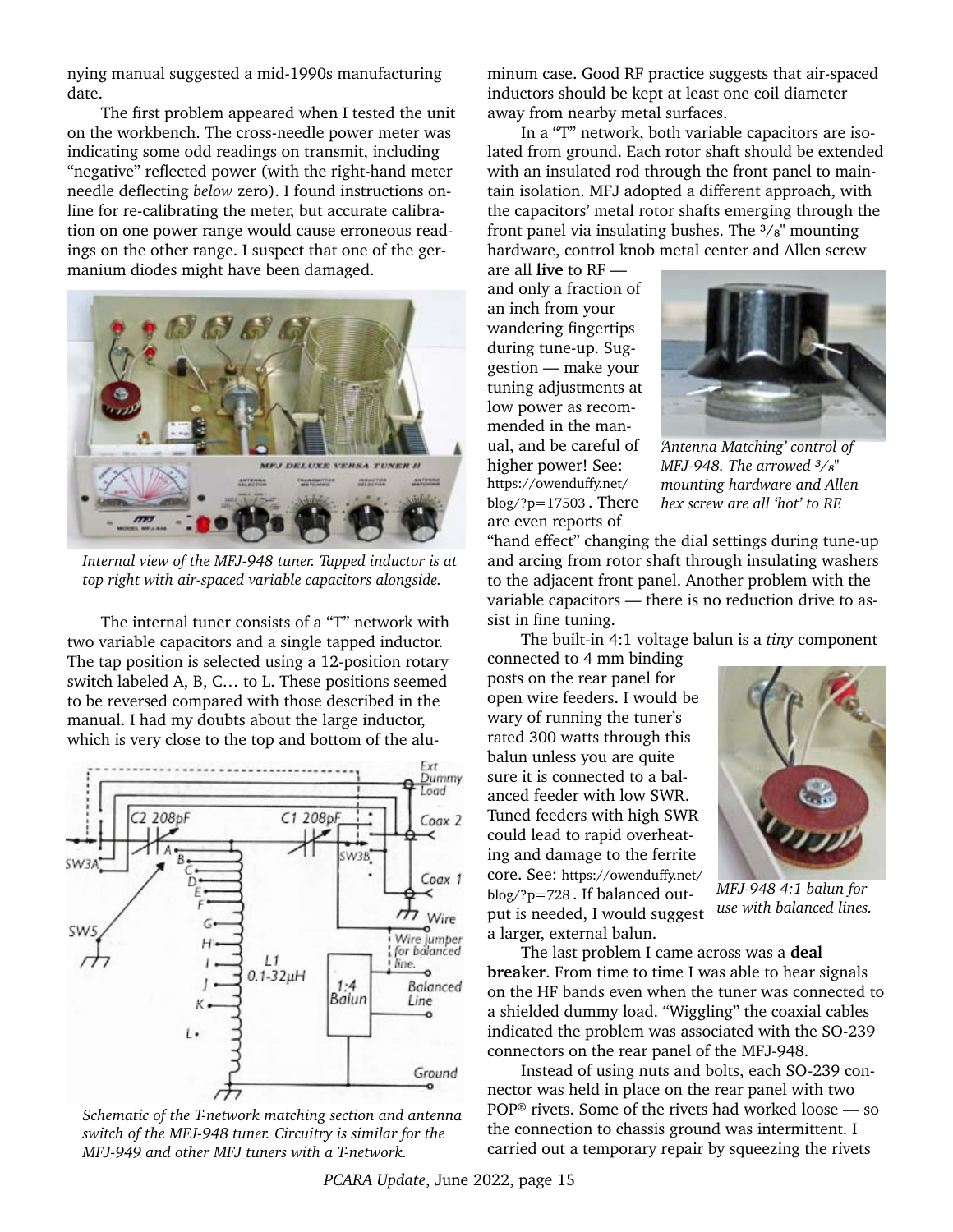

*SO-239 riveted to the painted rear panel of the MFJ-948 tuner.*

with pliers. This worked for a while but eventually the fault returned. Online advice was to drill-out the rivets and replace them with nuts and bolts. But the painted chassis is a lightweight affair and there was always the chance of dropping metal filings into the air-spaced capacitors — so I post-

poned an immediate repair. Luckily there was an intervening hamfest.

### **A more refined tuner?**

At the Orange County ARC Hamfest on May 1, where PCARA had a club table, I came across a better tuner. The unit was on sale at a nearby table and the price was right.

The item I brought home was an **MFJ-949E** "Deluxe Versa Tuner II". On the surface, this is similar to the MFJ-948 except that a 50 ohm dummy load is built-in instead of requiring an external connection. There were several clues indicating the design was more up-to-date than my MFJ-948, including that version letter "E".





The outside appearance was different… instead of MFJ's early color scheme of cream gloss paint with black lettering, the front panel was finished in dark grey crinkle to match the color of the metal cover. Two

extra sheet-metal screws secured the top of the cover to the front panel. Lettering was silkscreened onto the front panel in white/orange.

On the rear panel there were three SO-239 sockets, now secured to **unpainted** metal with nuts, bolts and star washers. This was much better than POP rivets! I made



*SO-239 connector fastened to bare metal panel with nuts, bolts and star lock washers.*



*View inside the MFJ-949E Versatuner. Dummy load resistor is visible at left. Tapped inductor and variable capacitors of the T-network are on the right.*

sure that all fasteners were tightened to avoid any chance of a loose connection to chassis ground.

I also carried out a test of the forward/reflected power/SWR meter which was showing more accurate results than the MFJ-948 meter with its strange negative readings.

The built-in 50 ohm dummy load resistor is not as large as the one in my KW107 tuner. Continuous power rating is only 25 watts, so exposure to higher power should be limited, with time to cool down between transmissions. Even so, it is much more convenient to have the dummy load built in to the cabinet.

Design of the "T" matching network is identical to the MFJ-948, with the same air-wound tapped inductance mounted close to the metal cabinet. Tuner losses can be quite high at certain settings — VK1OD suggests the efficiency can go as low as 35%, with 65% of RF power dissipated inside the tuner. ([https://owenduffy.net/](https://owenduffy.net/blog/?p=7035) [blog/?p=7035](https://owenduffy.net/blog/?p=7035)). General advice is to tune the capacitors for minimum SWR with the smallest amount of inductance in circuit that will still allow a match. The variable capacitor shafts that emerge through the front panel are still 'live' to RF as in the MFJ-948.

The MFJ-949E is now wired in line with my Yaesu FT-991A transceiver. Most of the time it is in "bypass", selecting one of two available antennas — but it stands ready to be put to use whenever SWR exceeds 3:1.

- NM9J